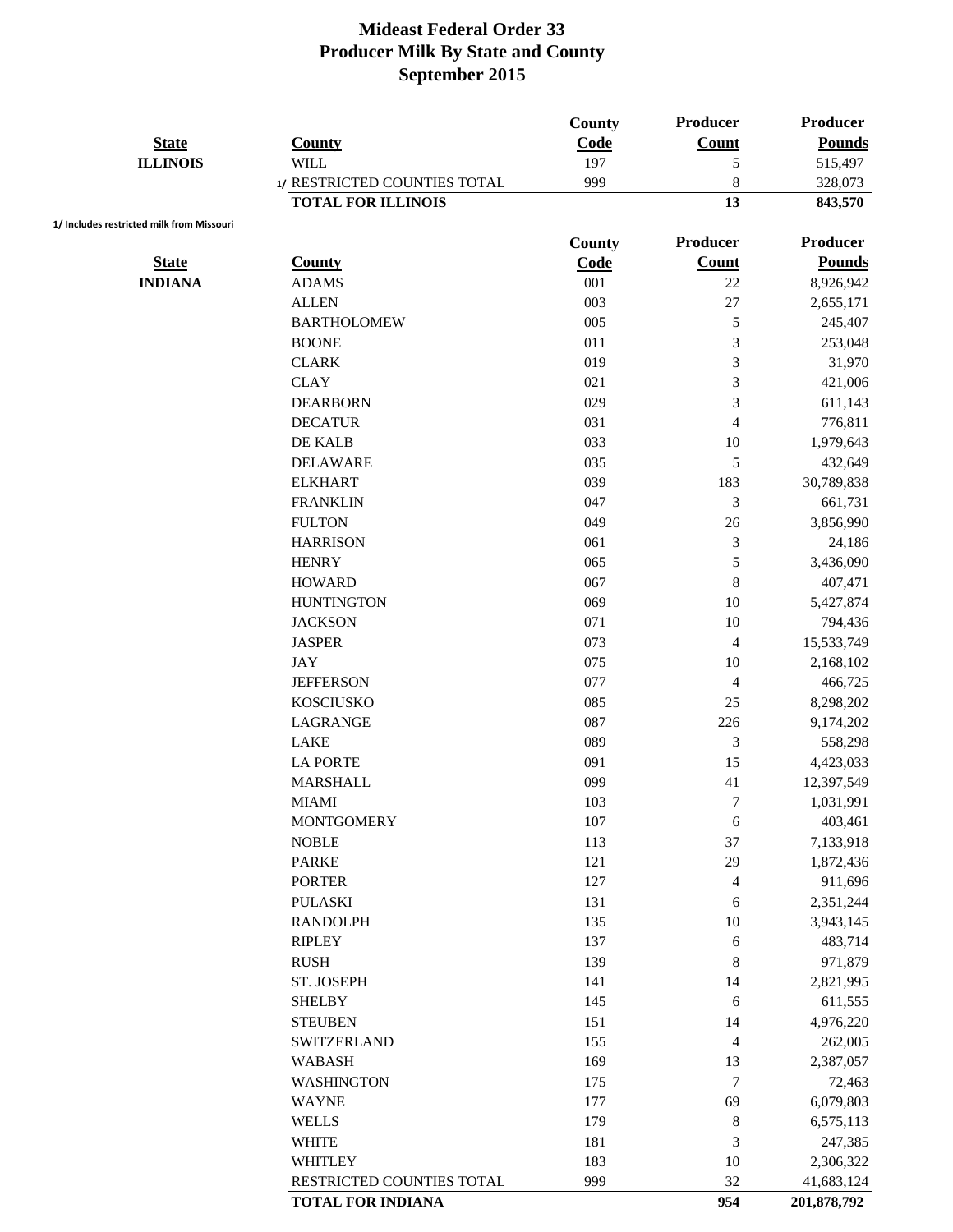|                                 |                           | <b>County</b> | Producer                 | <b>Producer</b> |
|---------------------------------|---------------------------|---------------|--------------------------|-----------------|
| <b>State</b>                    | <b>County</b>             | Code          | <b>Count</b>             | <b>Pounds</b>   |
| <b>KENTUCKY</b>                 | <b>CHRISTIAN</b>          | 047           | 5                        | 15,483          |
|                                 | <b>FLEMING</b>            | 069           | 5                        | 344,140         |
|                                 | <b>TODD</b>               | 219           | $\overline{7}$           | 26,359          |
|                                 | RESTRICTED COUNTIES TOTAL | 999           | 10                       | 296,137         |
|                                 | <b>TOTAL FOR KENTUCKY</b> |               | 27                       | 682,119         |
|                                 |                           | County        | Producer                 | Producer        |
| <b>State</b>                    | <b>County</b>             | Code          | <b>Count</b>             | <b>Pounds</b>   |
| <b>MARYLAND</b>                 | 1/ GARRETT                | 023           | 38                       | 2,508,029       |
| 1/ Includes Restricted Counties | <b>TOTAL FOR MARYLAND</b> |               | 38                       | 2,508,029       |
|                                 |                           | <b>County</b> | Producer                 | Producer        |
| <b>State</b>                    | <b>County</b>             | Code          | <b>Count</b>             | <b>Pounds</b>   |
| <b>MICHIGAN</b>                 | <b>ALCONA</b>             | 001           | 6                        | 1,649,331       |
|                                 | <b>ALGER</b>              | 003           | 3                        | 183,923         |
|                                 | <b>ALLEGAN</b>            | 005           | 70                       | 32,590,096      |
|                                 | <b>ALPENA</b>             | 007           | 32                       | 4,953,833       |
|                                 | <b>ARENAC</b>             | 011           | 21                       | 6,990,708       |
|                                 | <b>BARAGA</b>             | 013           | 4                        | 213,956         |
|                                 | <b>BARRY</b>              | 015           | 31                       | 28,881,550      |
|                                 | <b>BAY</b>                | 017           | 6                        | 1,750,627       |
|                                 | <b>BERRIEN</b>            | 021           | $\overline{7}$           | 3,623,783       |
|                                 | <b>BRANCH</b>             | 023           | 22                       | 6,115,197       |
|                                 | <b>CALHOUN</b>            | 025           | 20                       | 12,653,770      |
|                                 | CASS                      | 027           | 3                        | 690,167         |
|                                 | <b>CHARLEVOIX</b>         | 029           | 5                        | 862,750         |
|                                 | <b>CHEBOYGAN</b>          | 031           | $\overline{4}$           | 726,019         |
|                                 | <b>CHIPPEWA</b>           | 033           | $8\,$                    | 816,889         |
|                                 | <b>CLARE</b>              | 035           | 28                       | 4,966,214       |
|                                 | <b>CLINTON</b>            | 037           | 60                       | 63,704,065      |
|                                 | <b>DELTA</b>              | 041           | $\overline{\mathcal{A}}$ | 632,032         |
|                                 | <b>EATON</b>              | 045           | 23                       | 2,352,087       |
|                                 | <b>GENESEE</b>            | 049           | $\tau$                   | 2,056,117       |
|                                 | <b>GLADWIN</b>            | 051           | 9                        | 2,020,290       |
|                                 | <b>GRAND TRAVERSE</b>     | 055           | 5                        | 331,231         |
|                                 | <b>GRATIOT</b>            | 057           | 35                       | 67, 654, 737    |
|                                 | <b>HILLSDALE</b>          | 059           | 29                       | 9,140,833       |
|                                 | <b>HURON</b>              | 063           | 73                       | 84,066,558      |
|                                 | <b>INGHAM</b>             | 065           | 26                       | 9,106,949       |
|                                 | <b>IONIA</b>              | 067           | 49                       | 33,064,715      |
|                                 | <b>IOSCO</b>              | 069           | 12                       | 3,242,103       |
|                                 | <b>ISABELLA</b>           | 073           | 42                       | 15,909,146      |
|                                 | <b>JACKSON</b>            | 075           | 18                       | 6,738,429       |
|                                 | <b>KALAMAZOO</b>          | 077           | $\tau$                   | 12,358,546      |
|                                 | <b>KENT</b>               | 081           | 33                       | 16,444,290      |
|                                 | <b>LAPEER</b>             | 087           | 29                       | 3,573,753       |
|                                 | <b>LEELANAU</b>           | 089           | $\overline{4}$           | 293,331         |
|                                 | <b>LENAWEE</b>            | 091           | 26                       | 32,831,880      |
|                                 | <b>LIVINGSTON</b>         | 093           | 11                       | 4,908,054       |
|                                 | <b>MACKINAC</b>           | 097           | $\overline{\mathcal{A}}$ | 1,245,959       |
|                                 | <b>MACOMB</b>             | 099           | $\boldsymbol{7}$         | 389,822         |
|                                 | <b>MARQUETTE</b>          | 103           | $\mathfrak{Z}$           | 191,107         |
|                                 | <b>MASON</b>              | 105           | 15                       | 4,425,796       |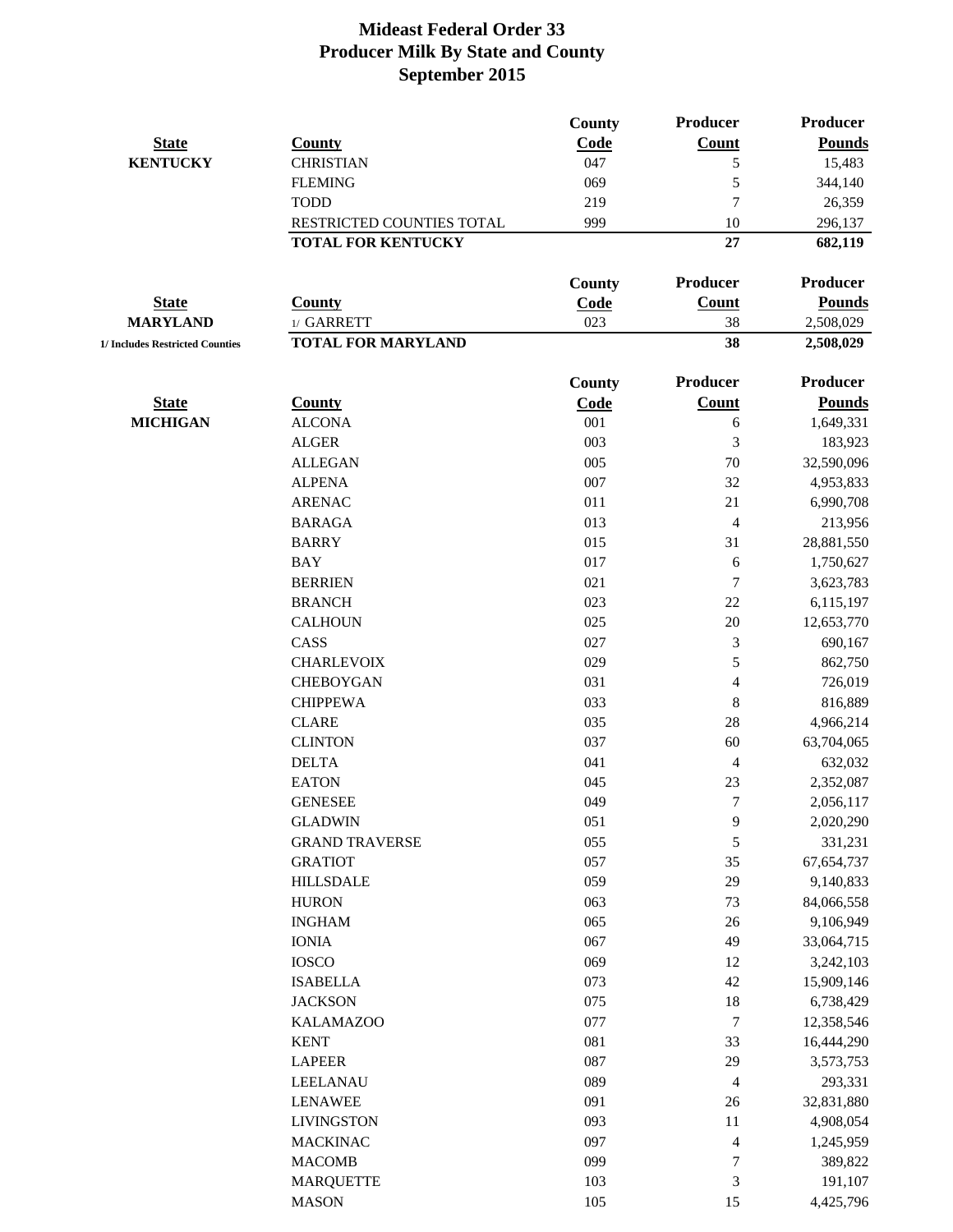|                  |                                                        | <b>County</b> | <b>Producer</b>          | <b>Producer</b>          |
|------------------|--------------------------------------------------------|---------------|--------------------------|--------------------------|
| <b>State</b>     | <b>County</b>                                          | Code          | <b>Count</b>             | <b>Pounds</b>            |
| <b>MICHIGAN</b>  | <b>MECOSTA</b>                                         | 107           | 22                       | 6,192,306                |
|                  | <b>MENOMINEE</b>                                       | 109           | 14                       | 3,022,026                |
|                  | <b>MIDLAND</b>                                         | 111           | 3                        | 1,679,086                |
|                  | <b>MISSAUKEE</b>                                       | 113           | 45                       | 39,113,089               |
|                  | <b>MONROE</b>                                          | 115           | $\overline{\mathcal{A}}$ | 710,947                  |
|                  | <b>MONTCALM</b>                                        | 117           | 55                       | 19,561,577               |
|                  | <b>MONTMORENCY</b>                                     | 119           | 8                        | 1,227,994                |
|                  | <b>MUSKEGON</b>                                        | 121           | 15                       | 15,279,450               |
|                  | <b>NEWAYGO</b>                                         | 123           | 51                       | 18,565,279               |
|                  | <b>OCEANA</b>                                          | 127           | 8                        | 890,442                  |
|                  | <b>OGEMAW</b>                                          | 129           | 42                       | 14,089,982               |
|                  | <b>OSCEOLA</b>                                         | 133           | 37                       | 14,247,123               |
|                  | <b>OSCODA</b>                                          | 135           | 11                       | 685,461                  |
|                  | <b>OTTAWA</b>                                          | 139           | 63                       | 58,622,027               |
|                  | PRESQUE ISLE                                           | 141           | 9                        | 1,228,351                |
|                  | <b>SAGINAW</b>                                         | 145           | 16                       | 5,084,735                |
|                  | <b>ST. CLAIR</b>                                       | 147           | 12                       | 2,235,229                |
|                  | ST. JOSEPH                                             | 149           | 23                       | 10,355,639               |
|                  | <b>SANILAC</b>                                         | 151           | 94                       | 52,260,102               |
|                  | <b>SHIAWASSEE</b>                                      | 155           | 18                       |                          |
|                  | <b>TUSCOLA</b>                                         | 157           | 37                       | 5,213,091                |
|                  |                                                        |               |                          | 25,179,486               |
|                  | <b>VAN BUREN</b>                                       | 159           | 11                       | 7,384,225                |
|                  | WASHTENAW                                              | 161           | 22                       | 3,807,671                |
|                  | <b>WEXFORD</b>                                         | 165           | 12                       | 1,025,167                |
|                  | RESTRICTED COUNTIES TOTAL<br><b>TOTAL FOR MICHIGAN</b> | 999           | 12<br>1,445              | 2,374,284<br>794,385,412 |
|                  |                                                        |               |                          |                          |
|                  |                                                        | County        | <b>Producer</b>          | Producer                 |
| <b>State</b>     | <b>County</b>                                          | <b>Code</b>   | <b>Count</b>             | <b>Pounds</b>            |
| <b>MINNESOTA</b> | <b>OTTER TAIL</b>                                      | 111           | 3                        | 218,202                  |
|                  | <b>STEARNS</b>                                         | 145           | 6                        | 115,023                  |
|                  | <b>TODD</b>                                            | 153           | 9                        | 64,874                   |
|                  | RESTRICTED COUNTIES TOTAL                              | 999           | $\mathfrak{2}$           | 41,067                   |
|                  | <b>TOTAL FOR MINNESOTA</b>                             |               | 20                       | 439,166                  |
|                  |                                                        | County        | <b>Producer</b>          | <b>Producer</b>          |
| <b>State</b>     | <b>County</b>                                          | Code          | <b>Count</b>             | <b>Pounds</b>            |
| <b>NEW YORK</b>  | <b>CATTARAUGUS</b>                                     | 009           | 59                       | 16,698,022               |
|                  | <b>CHAUTAUQUA</b>                                      | 013           | 149                      | 26,721,222               |
|                  | <b>ERIE</b>                                            | 029           | 11                       | 2,584,724                |
|                  | <b>GENESEE</b>                                         | 037           | 9                        | 6,891,013                |
|                  | <b>LIVINGSTON</b>                                      | 051           | 13                       | 9,531,504                |
|                  | <b>WYOMING</b>                                         | 121           | 13                       | 5,563,134                |
|                  | RESTRICTED COUNTIES TOTAL                              | 999           | 7                        | 4,542,708                |
|                  | <b>TOTAL FOR NEW YORK</b>                              |               | 261                      | 72,532,327               |
|                  |                                                        |               |                          |                          |
|                  |                                                        | <b>County</b> | <b>Producer</b>          | <b>Producer</b>          |
| <b>State</b>     | <b>County</b>                                          | Code          | <b>Count</b>             | <b>Pounds</b>            |
| <b>OHIO</b>      | <b>ADAMS</b>                                           | 001           | 20                       | 1,343,940                |
|                  | <b>ALLEN</b>                                           | 003           | 5                        | 2,338,224                |
|                  | <b>ASHLAND</b>                                         | 005           | 53                       | 12,649,684               |
|                  |                                                        |               |                          |                          |

ASHTABULA 007 33 6,120,738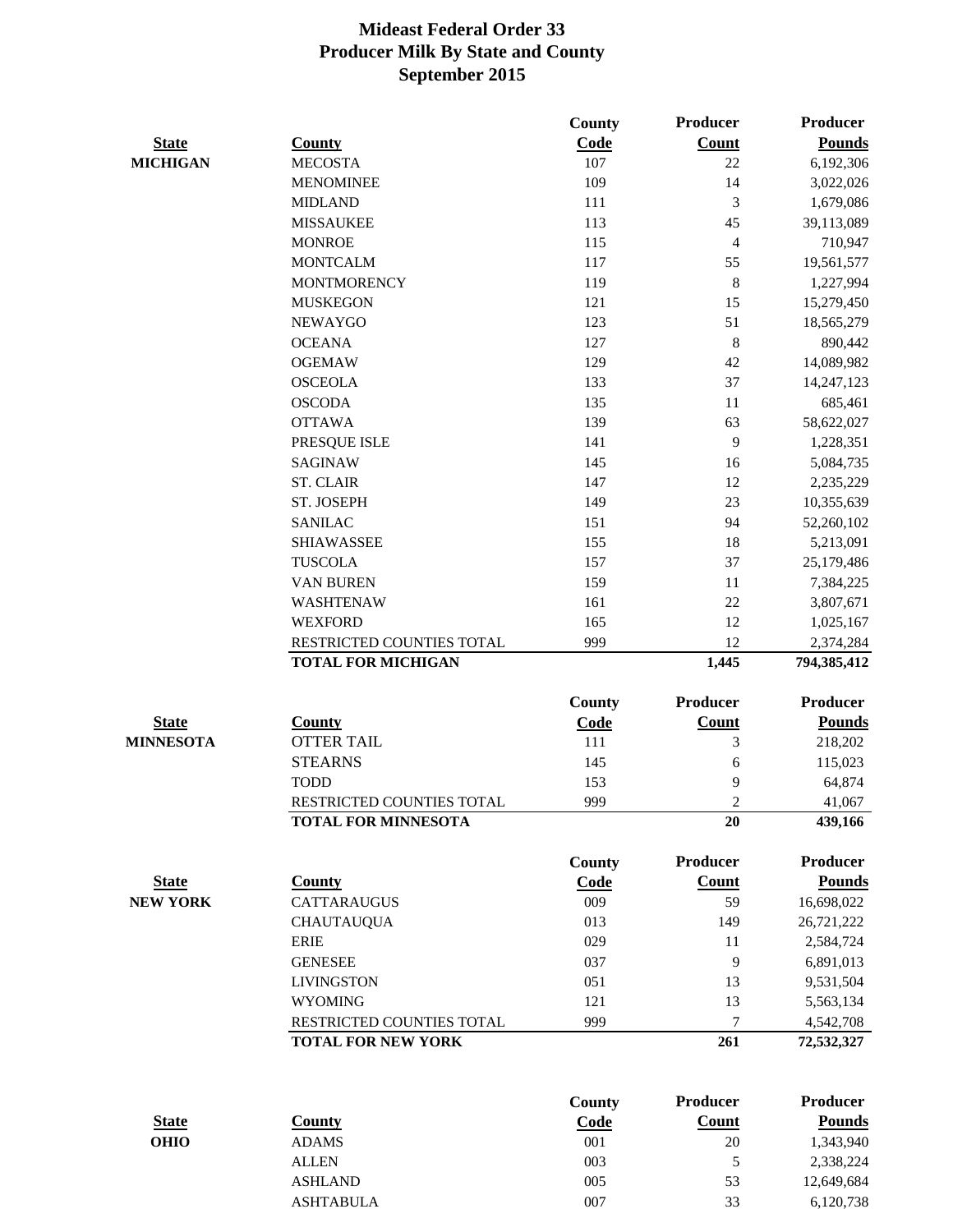|              |                                 | County     | Producer         | Producer      |
|--------------|---------------------------------|------------|------------------|---------------|
| <b>State</b> | <b>County</b>                   | Code       | <b>Count</b>     | <b>Pounds</b> |
| <b>OHIO</b>  | <b>ATHENS</b>                   | 009        | 10               | 656,368       |
|              | <b>AUGLAIZE</b>                 | 011        | 40               | 6,681,868     |
|              | <b>BELMONT</b>                  | 013        | 12               | 989,894       |
|              | <b>BROWN</b>                    | 015        | $\,8\,$          | 594,689       |
|              | <b>BUTLER</b>                   | 017        | 3                | 280,414       |
|              | <b>CARROLL</b>                  | 019        | 30               | 2,284,256     |
|              | <b>CHAMPAIGN</b>                | 021        | 13               | 1,398,210     |
|              | <b>CLARK</b>                    | 023        | $\overline{4}$   | 6,740,644     |
|              | <b>CLINTON</b>                  | 027        | 5                | 373,091       |
|              | <b>COLUMBIANA</b>               | 029        | 80               | 13,128,640    |
|              | <b>COSHOCTON</b>                | 031        | 22               | 2,494,531     |
|              | <b>CRAWFORD</b>                 | 033        | $\,8\,$          | 2,704,294     |
|              | <b>DARKE</b>                    | 037        | 46               | 10,938,039    |
|              | <b>DEFIANCE</b>                 | 039        | 10               | 9,674,771     |
|              | <b>DELAWARE</b>                 | 041        | $\overline{4}$   | 310,774       |
|              | <b>FAIRFIELD</b>                | 045        | $\,8$            | 548,009       |
|              | <b>FAYETTE</b>                  | 047        | 3                | 460,337       |
|              | <b>FULTON</b>                   | 051        | 9                | 4,725,141     |
|              | <b>GALLIA</b>                   | 053        | $\overline{7}$   | 401,231       |
|              | <b>GEAUGA</b>                   | 055        | 56               | 4,110,199     |
|              | <b>GREENE</b>                   | 057        | $\mathfrak{S}$   | 1,075,360     |
|              | <b>GUERNSEY</b>                 | 059        | 5                | 566,856       |
|              | <b>HANCOCK</b>                  | 063        | 3                | 1,471,647     |
|              | <b>HARDIN</b>                   | 065        | 9                | 12,286,524    |
|              | <b>HARRISON</b>                 | 067        | $\,8\,$          | 590,412       |
|              | <b>HENRY</b>                    | 069        | $\overline{7}$   | 3,653,704     |
|              | <b>HIGHLAND</b>                 | 071        | 34               | 2,077,556     |
|              | <b>HOLMES</b>                   | 075        | 147              | 13,894,154    |
|              | <b>HURON</b>                    | 077        | 50               | 6,179,297     |
|              | <b>JACKSON</b>                  | 079        | $\sqrt{6}$       | 125,376       |
|              | <b>JEFFERSON</b>                | 081        | $\boldsymbol{7}$ | 622,047       |
|              | <b>KNOX</b>                     | 083        | 33               | 8,753,684     |
|              | <b>LICKING</b>                  | 089        | 13               | 4,582,017     |
|              | <b>LOGAN</b>                    | 091        | 29               | 4,389,366     |
|              | <b>LORAIN</b>                   | 093        | 17               | 1,768,095     |
|              | <b>MADISON</b>                  | 097        | 13               | 15,252,529    |
|              | <b>MAHONING</b>                 | 099        | 33               | 8,819,757     |
|              | <b>MARION</b>                   | 101        | $\mathfrak s$    | 6,043,398     |
|              | <b>MEDINA</b>                   | 103        | 23               | 3,588,360     |
|              | <b>MEIGS</b>                    | 105        | $\sqrt{5}$       | 483,975       |
|              | <b>MERCER</b>                   | 107        | 102              | 29,764,956    |
|              | <b>MIAMI</b>                    | 109        | 12               | 1,196,047     |
|              | <b>MONROE</b>                   | 111        | 11               | 699,065       |
|              | <b>MORGAN</b>                   | 115        | $\tau$           | 1,517,097     |
|              | <b>MORROW</b>                   | 117        | 9                | 2,649,318     |
|              | <b>MUSKINGUM</b>                | 119        |                  |               |
|              |                                 |            | 13               | 1,011,045     |
|              | <b>PAULDING</b><br><b>PERRY</b> | 125<br>127 | 9<br>3           | 21,146,190    |
|              |                                 |            |                  | 395,964       |
|              | <b>PICKAWAY</b>                 | 129        | $\,8\,$          | 2,673,836     |
|              | <b>PIKE</b>                     | 131        | 10               | 535,521       |
|              | <b>PORTAGE</b>                  | 133        | 14               | 2,389,087     |
|              | <b>PREBLE</b>                   | 135        | 10               | 1,157,396     |
|              | <b>PUTNAM</b>                   | 137        | 13               | 8,350,381     |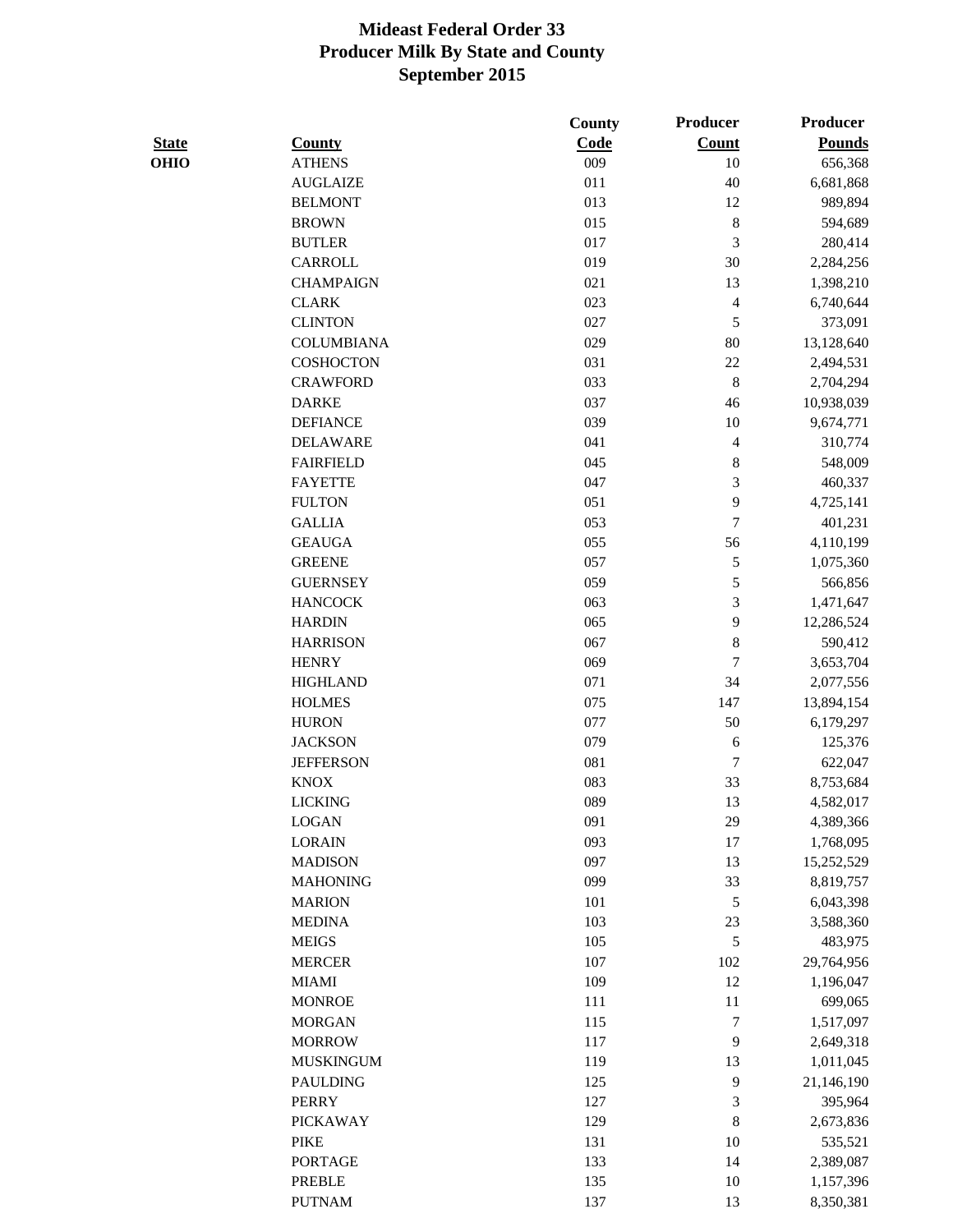|              |                           | County | Producer         | Producer        |
|--------------|---------------------------|--------|------------------|-----------------|
| <b>State</b> | <b>County</b>             | Code   | <b>Count</b>     | <b>Pounds</b>   |
| <b>OHIO</b>  | <b>RICHLAND</b>           | 139    | 113              | 11,115,954      |
|              | <b>ROSS</b>               | 141    | 9                | 555,125         |
|              | <b>SANDUSKY</b>           | 143    | 9                | 846,120         |
|              | <b>SCIOTO</b>             | 145    | 3                | 276,772         |
|              | <b>SENECA</b>             | 147    | 3                | 780,851         |
|              | <b>SHELBY</b>             | 149    | 45               | 9,194,443       |
|              | <b>STARK</b>              | 151    | 73               | 14,894,853      |
|              | <b>TRUMBULL</b>           | 155    | 28               | 4,265,281       |
|              | TUSCARAWAS                | 157    | 119              | 8,312,778       |
|              | <b>UNION</b>              | 159    | $\,8\,$          | 844,980         |
|              | VAN WERT                  | 161    | $\boldsymbol{7}$ | 6,014,457       |
|              | <b>WASHINGTON</b>         | 167    | 18               | 2,948,957       |
|              | <b>WAYNE</b>              | 169    | 213              | 53,401,583      |
|              | <b>WILLIAMS</b>           | 171    | 4                | 9,917,409       |
|              | <b>WOOD</b>               | 173    | 6                | 7,846,312       |
|              | <b>WYANDOT</b>            | 175    | $\overline{7}$   | 680,672         |
|              | RESTRICTED COUNTIES TOTAL | 999    | 16               | 1,585,001       |
|              | <b>TOTAL FOR OHIO</b>     |        | 1,843            | 395,139,551     |
|              |                           |        |                  |                 |
|              |                           | County | <b>Producer</b>  | <b>Producer</b> |
| <b>State</b> | <b>County</b>             | Code   | <b>Count</b>     | <b>Pounds</b>   |
| PENNSYLVANIA | <b>ARMSTRONG</b>          | 005    | 30               | 3,500,450       |
|              | <b>BEAVER</b>             | 007    | 25               | 1,773,157       |
|              | <b>BUTLER</b>             | 019    | 32               | 3,412,735       |
|              | <b>CAMBRIA</b>            | 021    | 8                | 1,371,546       |
|              | <b>CENTRE</b>             | 027    | 12               | 436,836         |
|              | <b>CLARION</b>            | 031    | 26               | 2,647,334       |
|              | <b>CLEARFIELD</b>         | 033    | $\overline{9}$   | 676,179         |
|              | <b>CLINTON</b>            | 035    | 17               | 1,537,906       |
|              | <b>CRAWFORD</b>           | 039    | 134              | 18,959,434      |
|              | <b>ELK</b>                | 047    | 8                | 486,694         |
|              | <b>ERIE</b>               | 049    | 67               | 5,258,544       |
|              | <b>FAYETTE</b>            | 051    | 22               | 2,513,871       |
|              | <b>FOREST</b>             | 053    | 3                | 184,318         |
|              | <b>HUNTINGDON</b>         | 061    | 5                | 990,092         |
|              | <b>INDIANA</b>            | 063    | 54               | 7,626,402       |
|              | <b>JEFFERSON</b>          | 065    | 30               | 1,843,762       |
|              | <b>LAWRENCE</b>           | 073    | 33               | 5,670,371       |
|              | <b>MERCER</b>             | 085    | 72               | 7,673,445       |
|              | NORTHUMBERLAND            | 097    | $\overline{4}$   | 101,979         |
|              | <b>SOMERSET</b>           | 111    | 91               | 5,569,820       |
|              | <b>VENANGO</b>            | 121    | 6                | 762,929         |
|              | <b>WARREN</b>             | 123    | 33               | 2,891,937       |
|              | <b>WASHINGTON</b>         | 125    | 23               | 2,433,591       |
|              | WESTMORELAND              | 129    | 42               | 5,681,054       |
|              | RESTRICTED COUNTIES TOTAL | 999    | 10               | 1,149,777       |
|              | TOTAL FOR PENNSYLVANIA    |        | 796              | 85, 154, 163    |